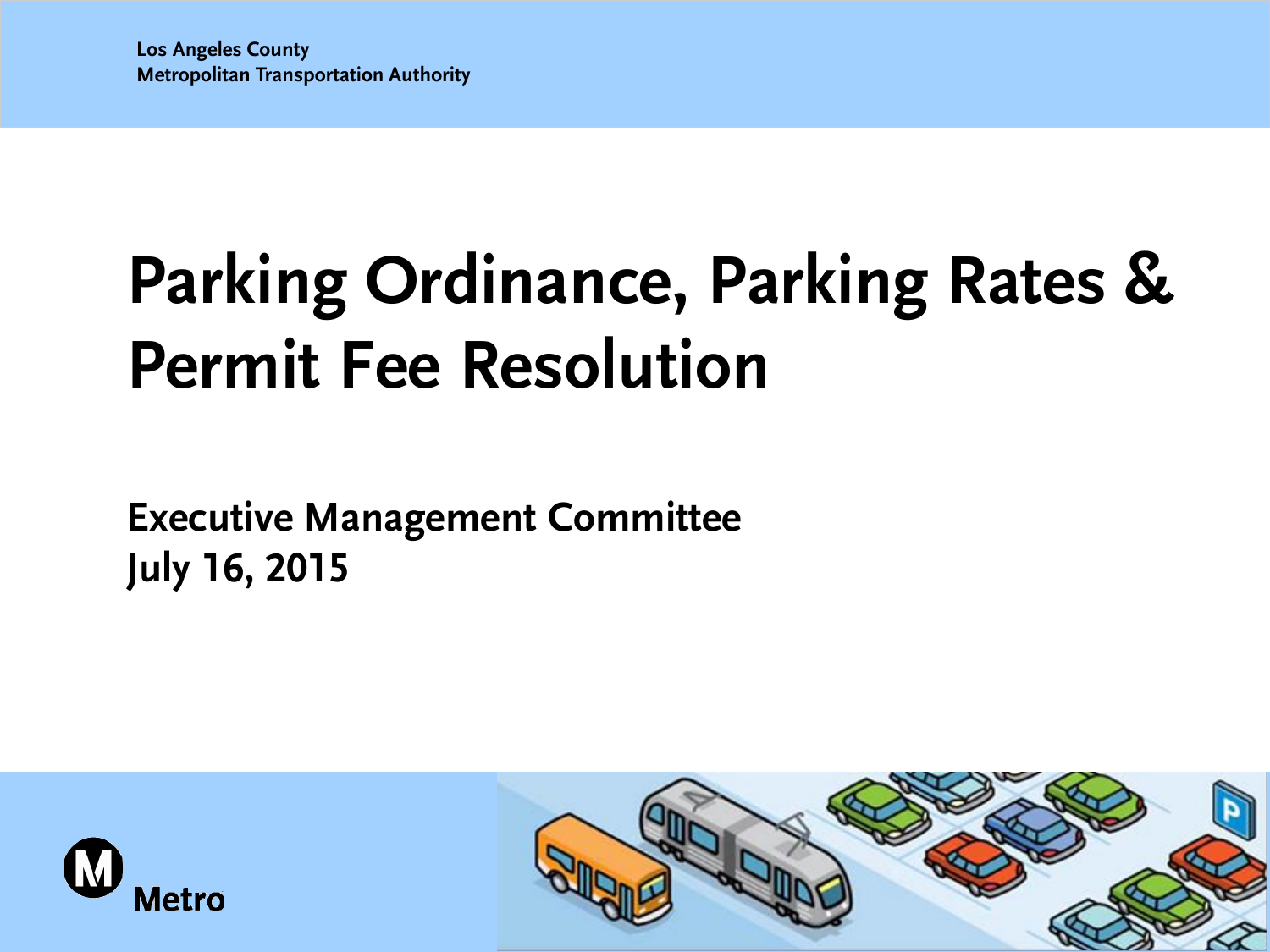#### **Overview**



- **• In 1989 Metro operated over 2,000 parking spaces**
- **• Today the number is over 22,000 spaces at 48 stations with more than 70 parking facilities**
- **• This number will increase to approx. 25,000 spaces with the Expo II and the Foothill Extension opening in 2016**



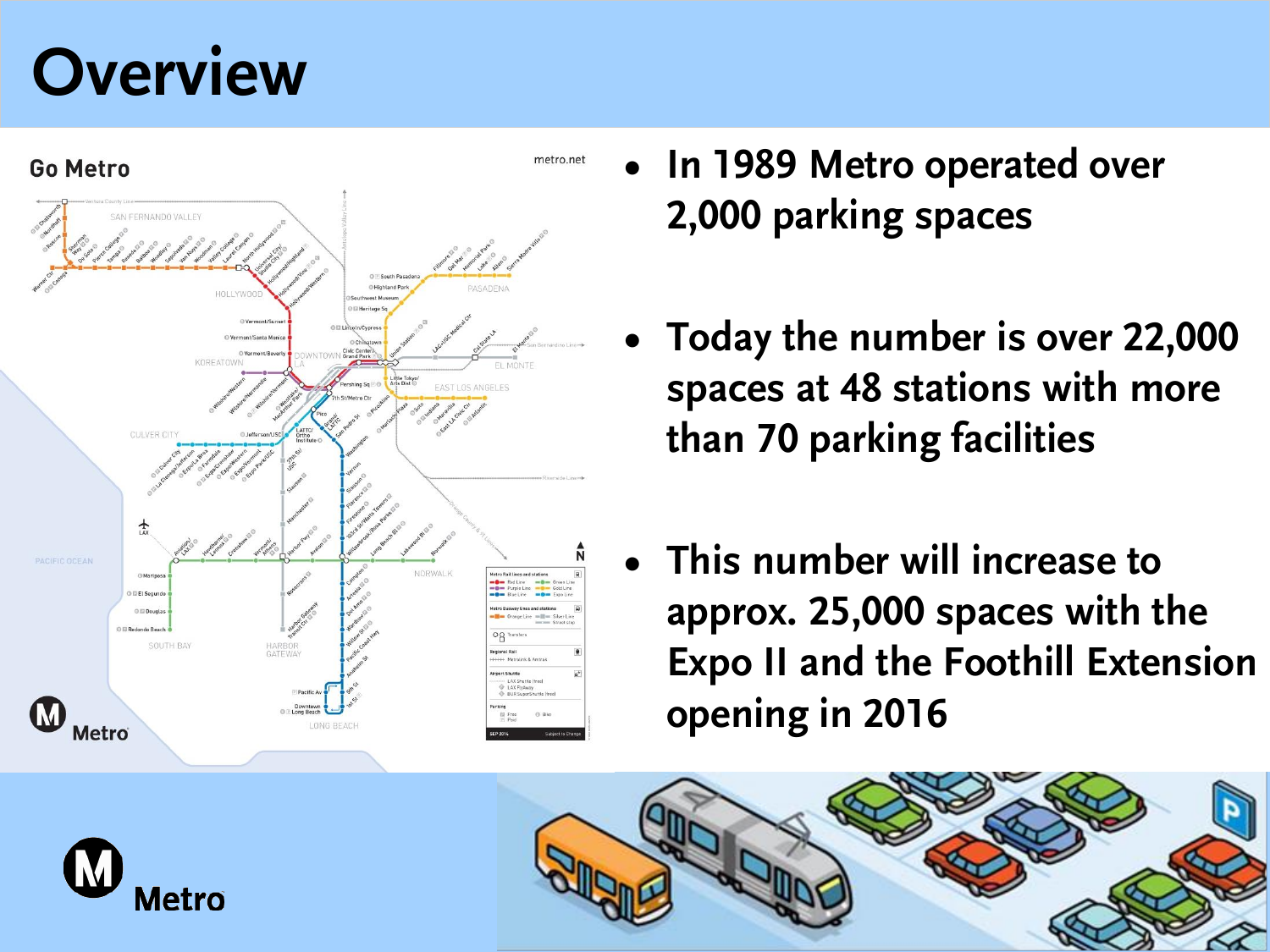# **A Parking Ordinance will:**

- **• Adopt policies and regulations to manage parking**
- **• Develop enforcement tools**
- **• Confer with California Vehicle Code Section 21113**
- **• Promote safety and enhance patron experience**
- **• Provide a structure for pricing, setting parameters for parking fee adjustments**







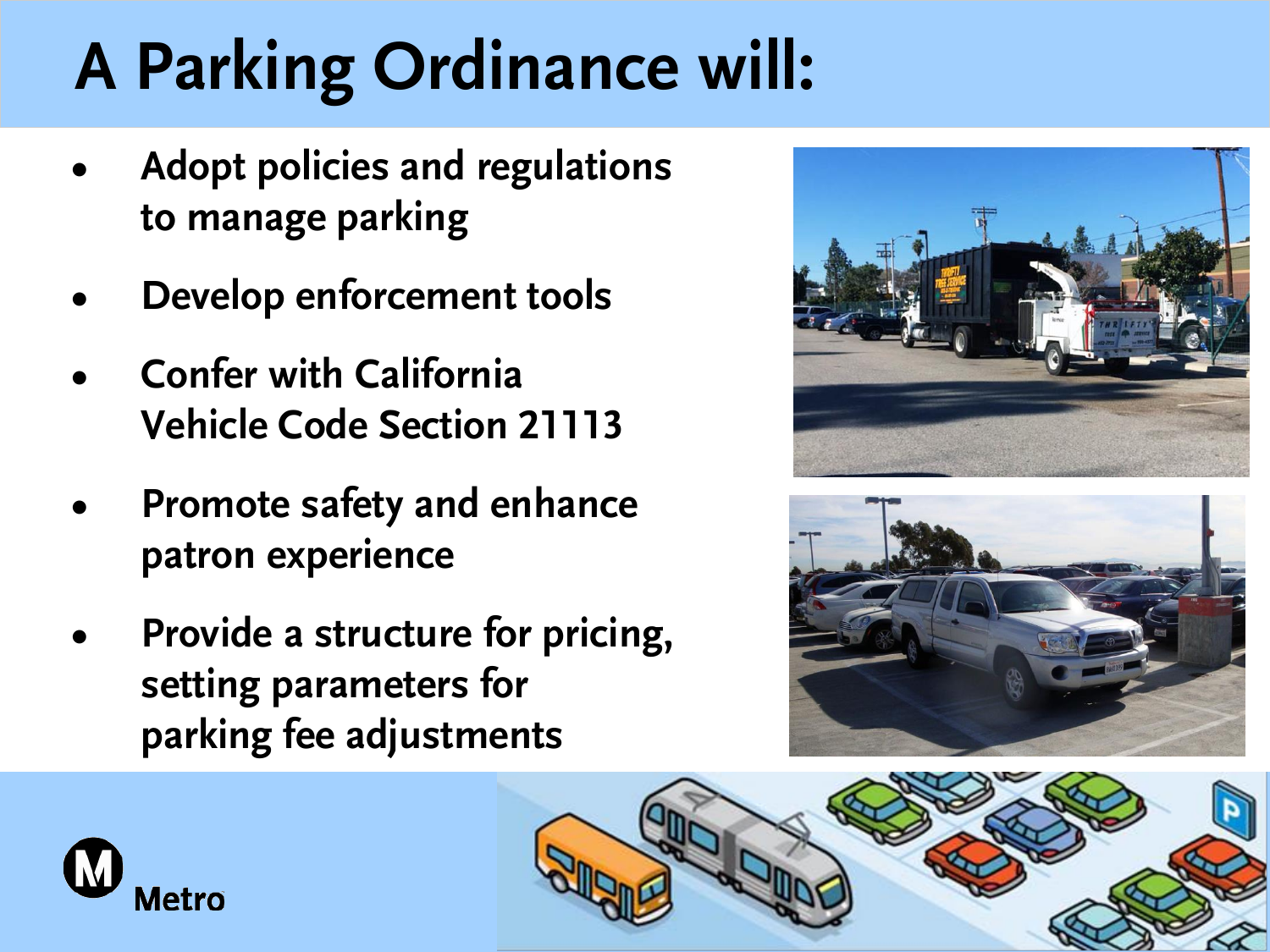# **California Vehicle Code (CVC) 21113**

**LACMTA's authority to regulate parking, vehicles (including vehicles other than automobiles), and traffic upon the driveways, paths, parking facilities or the grounds of METRO is conferred by section 21113 of the California Vehicle Code ("CVC").** 

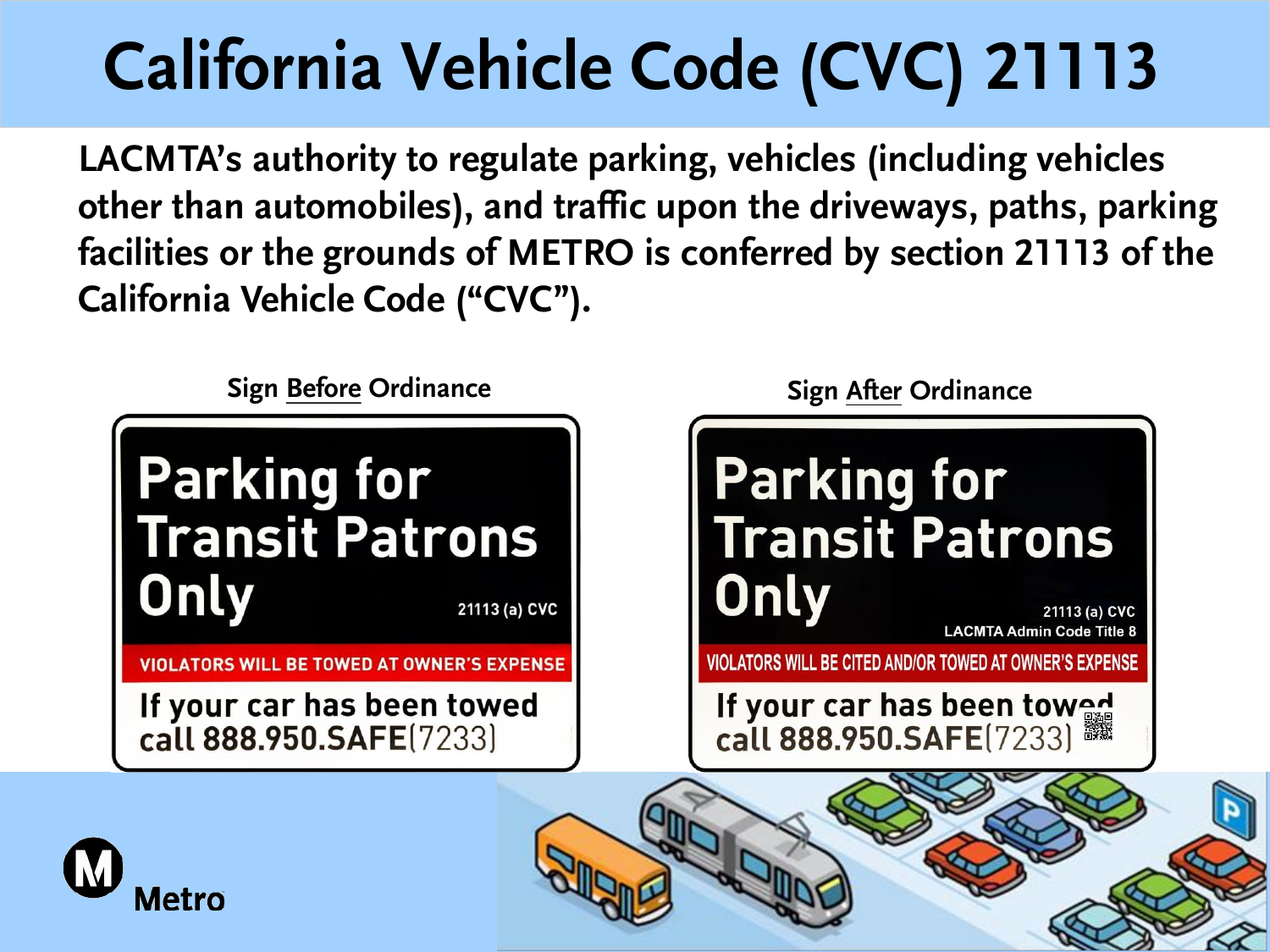#### **Standardize Existing Parking Fee Resolution**

- **• No New Fees at Park and Ride Facilities With the Exception of Union Station**
- **• Officially adopt existing fee structure** 
	- **- Preferred Parking Permit Program**
	- **- Parking Citation**



# **PAID PERMIT** ONLY

Until 11am, Mon-Fri. ParkMetro.com



**LACMTA Admin Code Title** 



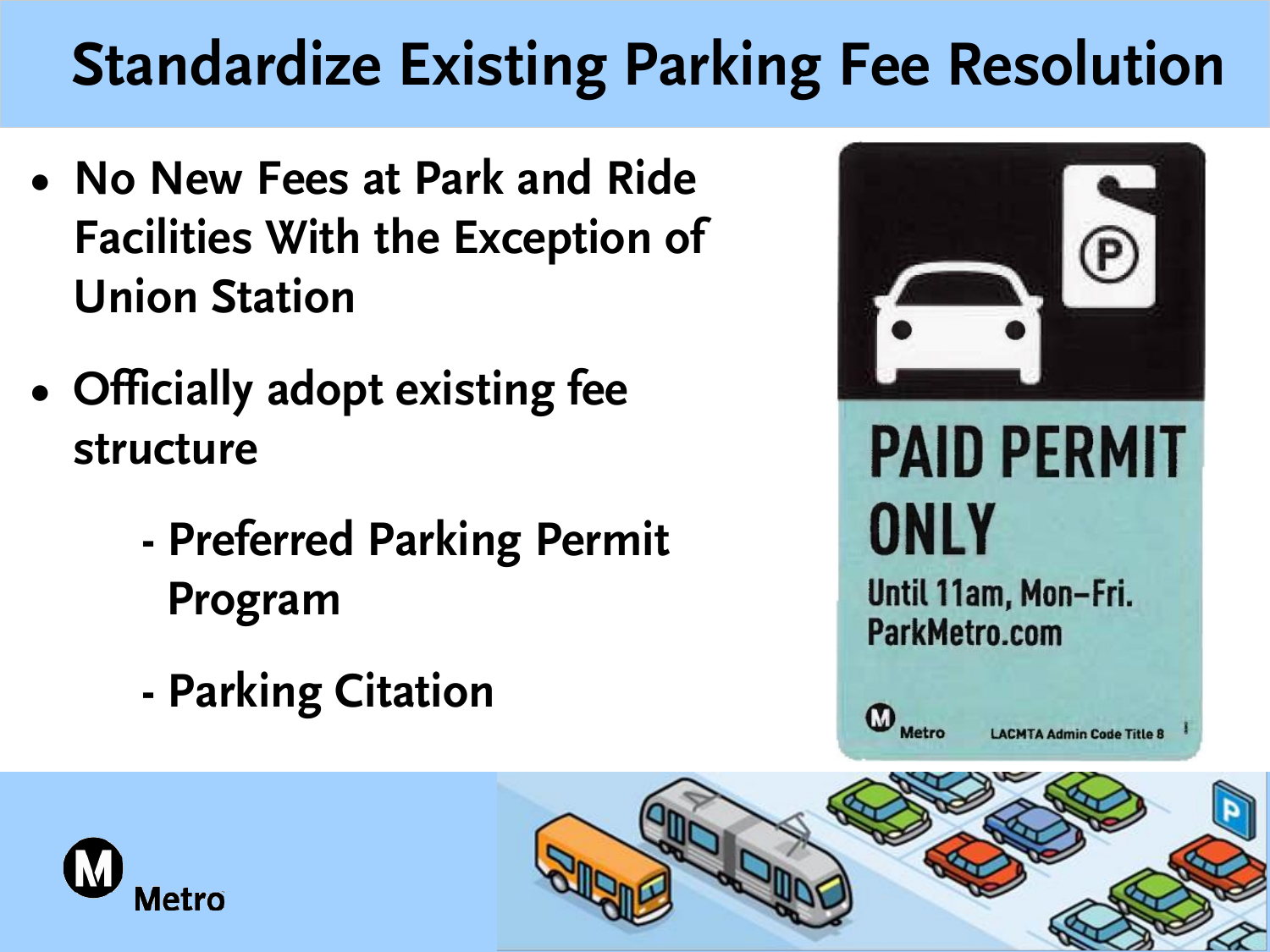### **Proposed New Parking Fee at Union Station**

| <b>Los Angeles Union Station Parking Rates</b> |                |                       |
|------------------------------------------------|----------------|-----------------------|
| <b>Parking Rates</b>                           | <b>Current</b> | <b>Proposed Rates</b> |
| <b>Transient (Time Increment)</b>              | \$2.00/20min.  | \$2.00/15min.         |
| Daily Max                                      | \$6.00         | \$8.00                |
| <b>Monthly (General Public)</b>                | \$70.00        | \$110.00              |

- **Event parking fees will be established based on market rate conditions**
- **Special monthly parking rates may be negotiated between Metro and tenant, government, or business entity**